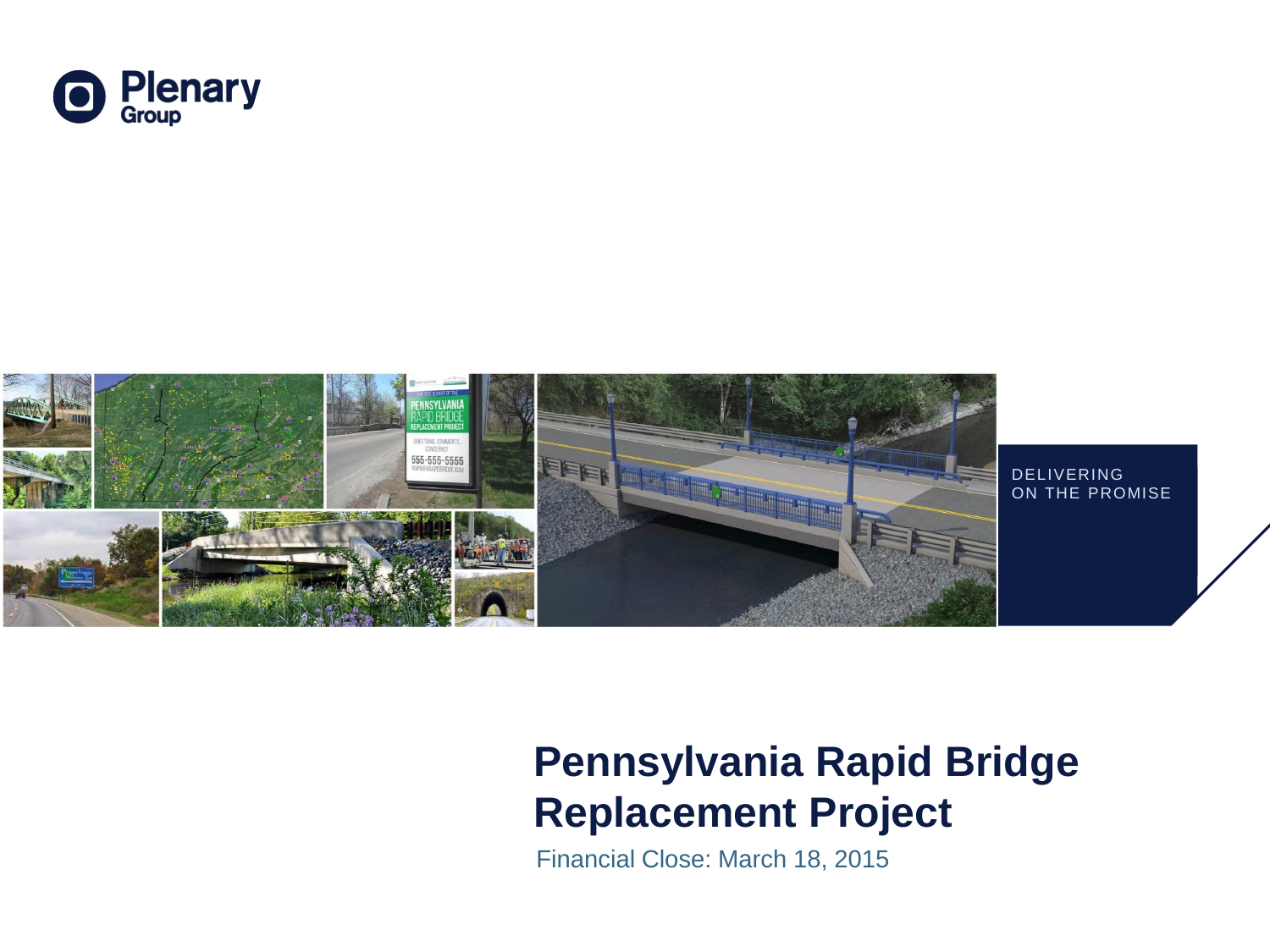## **PENNSYLVANIA RAPID BRIDGE REPLACEMENT PROJECT**

| <b>Consortium</b>                       | Plenary Walsh Keystone Partners                                                   |  |
|-----------------------------------------|-----------------------------------------------------------------------------------|--|
| <b>Financial Close</b>                  | <b>March 2015</b>                                                                 |  |
| <b>Substantial</b><br><b>Completion</b> | December 2017                                                                     |  |
| <b>Status</b>                           | Construction                                                                      |  |
| <b>Total Capital Cost</b>               | US\$1.1 billion                                                                   |  |
| <b>Builder</b>                          | A joint venture of Walsh Construction<br>Company and Granite Construction Company |  |
| <b>FM Provider</b>                      | Walsh Infrastructure Mgmt.                                                        |  |
| <b>Equity Provider</b>                  | Plenary Group (80%), Walsh Group (20%)                                            |  |



The project includes the replacement of 558 bridges across Pennsylvania, making a big commitment to reducing the large backlog of structurally deficient bridges in the Commonwealth. Plenary Walsh Keystone Partners is managing the financing, design and construction of the Replacement Bridges and will then be responsible for their maintenance for 25 years after construction. There are strict availability, performance, and handback requirements on all of the bridges, ensuring a rigorous maintenance regime for the life of the contract.

The Consortium was selected in part for its commitment to delivering the full complement of bridges eight months earlier than required. Construction is scheduled to be completed within 36 months of commercial close. PennDOT projected that as part of their traditional procurement and construction program it would take up to 20 years to replace all of the bridges that are a part of this project.

The project is the first multi-asset PPP to be undertaken in the US, allowing Pennsylvania to replace and maintain a significant number of bridges in a more economical way. The average Replacement Bridge under the project is expected to cost \$1.6 million, as compared to the PennDOT estimate of \$2 million per bridge under the traditional delivery option, a significant savings for the Commonwealth, even before factoring in the 25 year maintenance and rehabilitation "warranty".

The project is financed through a combination of milestone payments, availability payments, tax-exempt Private Activity Bonds and private equity.



**TOHSANNS**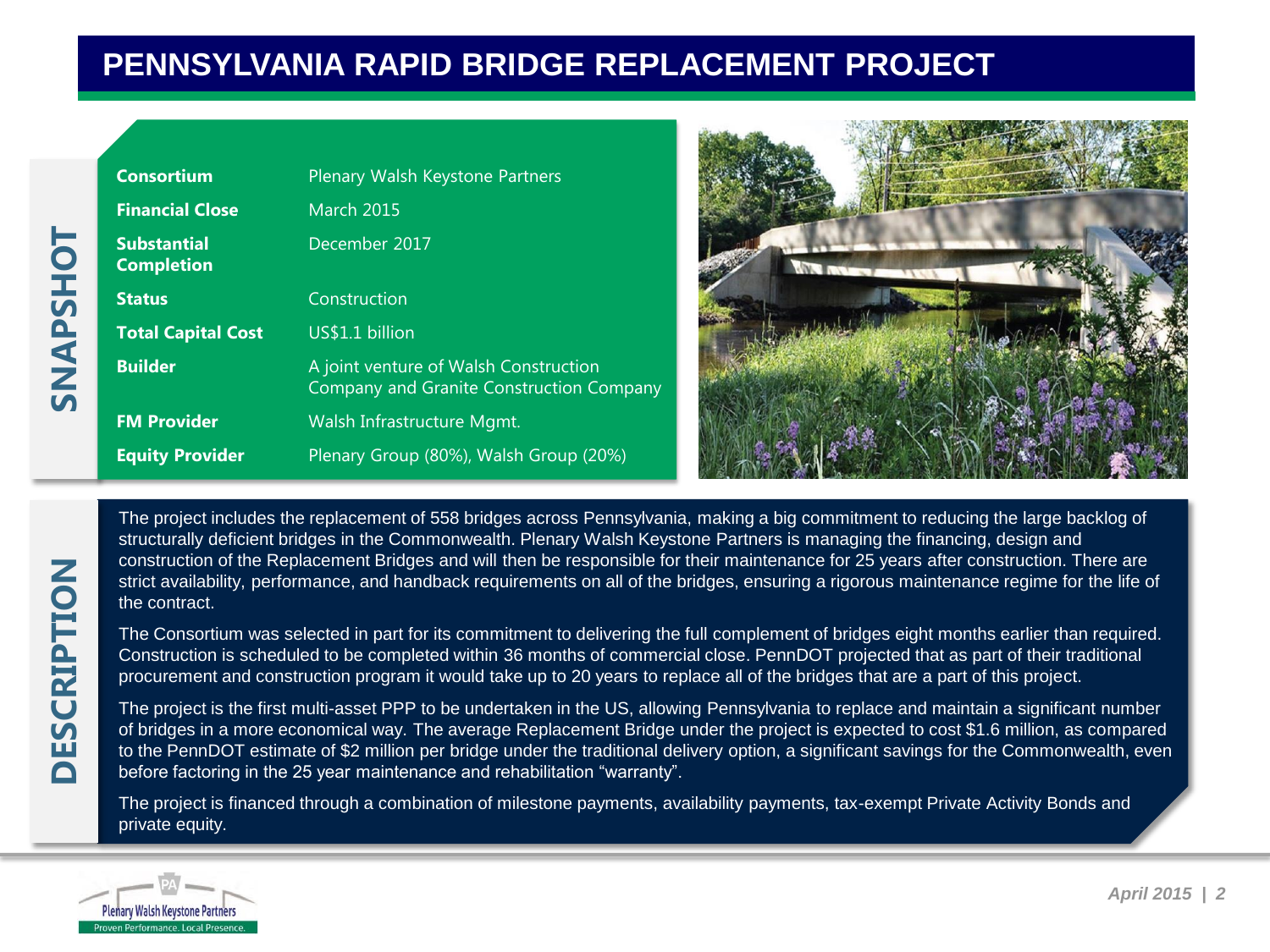## **KEY ASPECTS OF PROJECT DESIGN AND CONSTRUCTION**

#### **Construction Requirements and Risk Allocation**

- Full demolition and replacement of all 558 Replacement Bridges, which are primarily:
	- single and multi-span bridges
	- span lengths between 40-75 feet
	- on the state highway system
	- over minor waterways, with a small number crossing roadways and railroads
- The PPA identifies specific lane maintenance requirements, detour requirements, and calendar restrictions pertaining to the construction scheduling and logistics for each Replacement Bridge

#### **Early Completion Bridges (ECBs) = 87 Bridges**

In order to facilitate the start of construction in 2015, PennDOT is providing for the ECBs:

- Type, Size, and Location (T,S&L) Plans
- Governmental Approvals
- Right of Way including easements
- **Utility Clearance**

#### **Remaining Eligible Bridges (REBs) = 471 Bridges**

- PWKP has full responsibility for design
- Coordination of utility work is the responsibility of PWKP, while PennDOT retains responsibility for the majority of the cost
- PWKP is responsible for acquiring all necessary permits and governmental approvals, while PennDOT provides certain protections for timeliness

#### **Project Bridges are Geographically Dispersed**



#### **Approximate Early Completion Bridge Regions**

#### **Bridge Completion Schedule\***



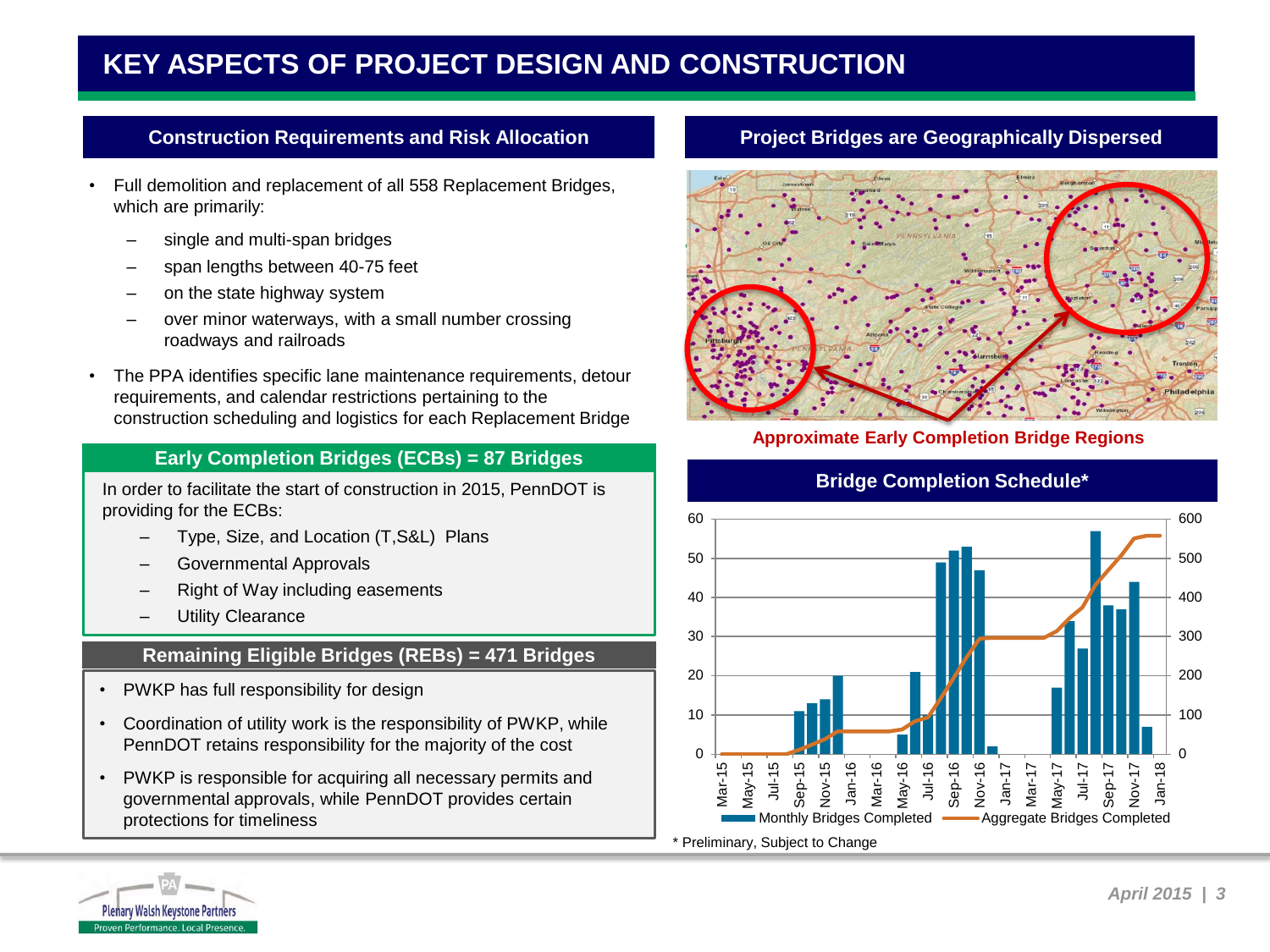### **KEY ASPECTS OF OPERATIONS, MAINTENANCE & REHAB**

#### **OM&R Scope Allocation**

- PWKP OM&R scope focuses on structural performance, aligning PWKP's interests with PennDOT project objectives
- PennDOT retained OM&R scope encompasses items that can be efficiently delivered by existing staff working on nearby roads and bridges

#### **PWKP Scope**

- Maintain all bridges at a condition rating of NBIS 7 or greater
- Perform bi-annual NBIS inspections and preventative maintenance
- Traffic management during maintenance activities
- Identify and correct all damages to the Project from emergencies or incidents
- Control any vegetation growth on the bridge structures
- Maintain any stream channels within 50 of each bridge
- Maintain asphalt pavement constructed as part of the work for 5 years from Substantial Project Completion
- Provide a contact to receive public feedback on the bridges

#### **PennDOT Scope**

- Snow and ice removal and control
- Emergency and Incident first response
- Pavement striping, reflectors, etc.
- Asphalt maintenance (after first 5 years)
- Vegetation control in right of way (off-structure)



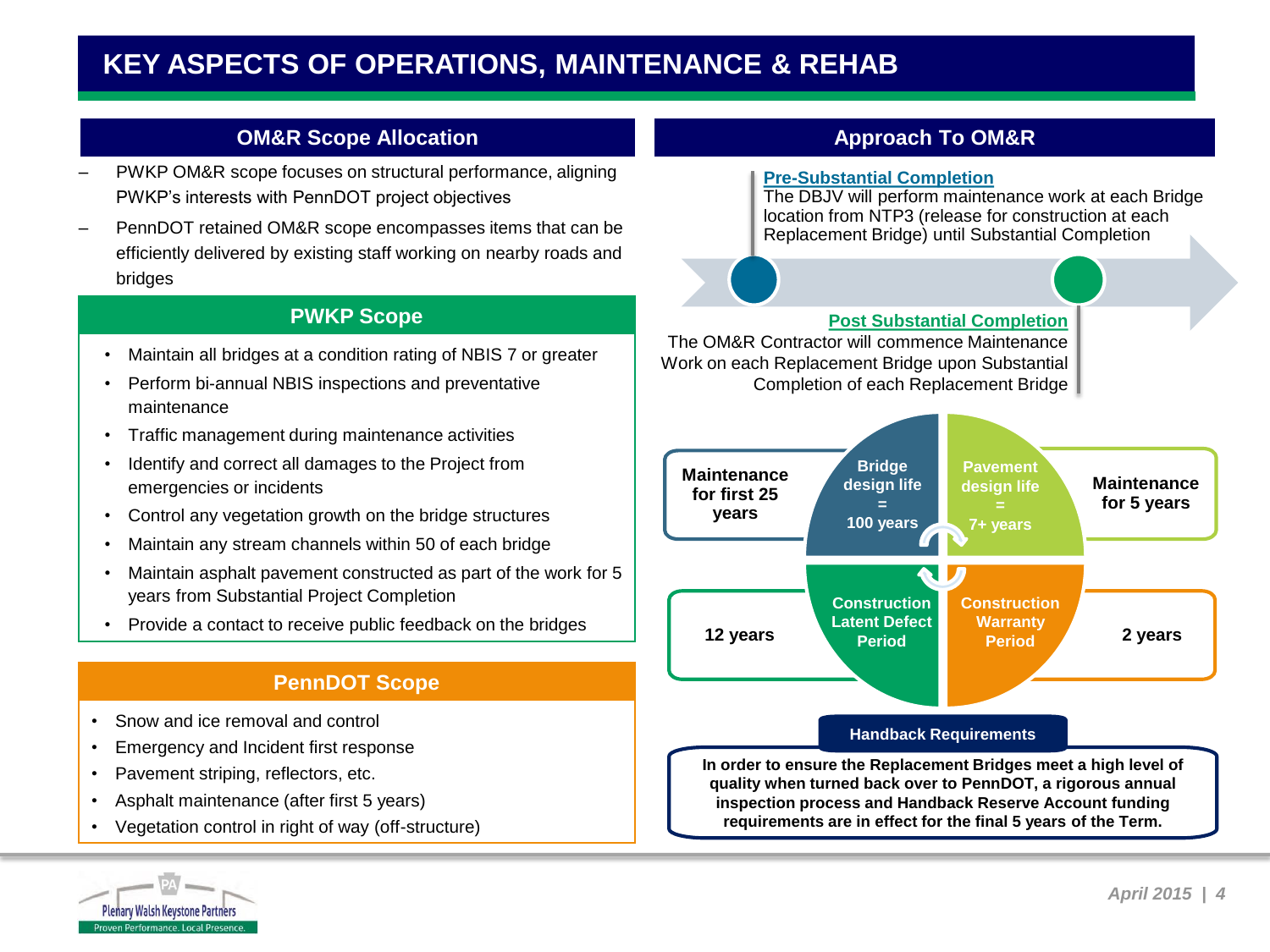## **SUMMARY OF THE PLAN OF FINANCE**

- The Private Activity Bonds (PABs) received a BBB investment grade rating from S&P
- Spread to MMD ranged from 67 bps (2018) to 130 bps (2028/2029), with the final maturity at 118 bps (2042)
- PABs All-in True Interest Cost (TIC) of 4.098%
- 63 unique investors placed orders ranging in size from \$250,000 to \$470 million

| <b>Source of Funds</b>                   | <b>Amount</b>  |
|------------------------------------------|----------------|
| <b>Tax-Exempt Private Activity Bonds</b> | \$793 million  |
| Equity                                   | \$58 million   |
| <b>Milestone Payments</b>                | \$224 million  |
| <b>Availability Payments</b>             | \$35 million   |
| Total                                    | \$1.11 billion |

 **\$721.5m par value represents the largest ever PAB issuance for a P3 transaction**

 **Lowest yields to maturity of any uninsured BBB level P3 bond issuance to date**

#### Structural Features of the bonds:

- 1.14x minimum DSCR
- 92.5% gearing ratio
- Average life of approximately 16.77 years
- Primarily 5% coupons, sold at a premium
- 6 month look forward Debt Service Reserve Account
- 3 year look forward Major Maintenance Reserve Account



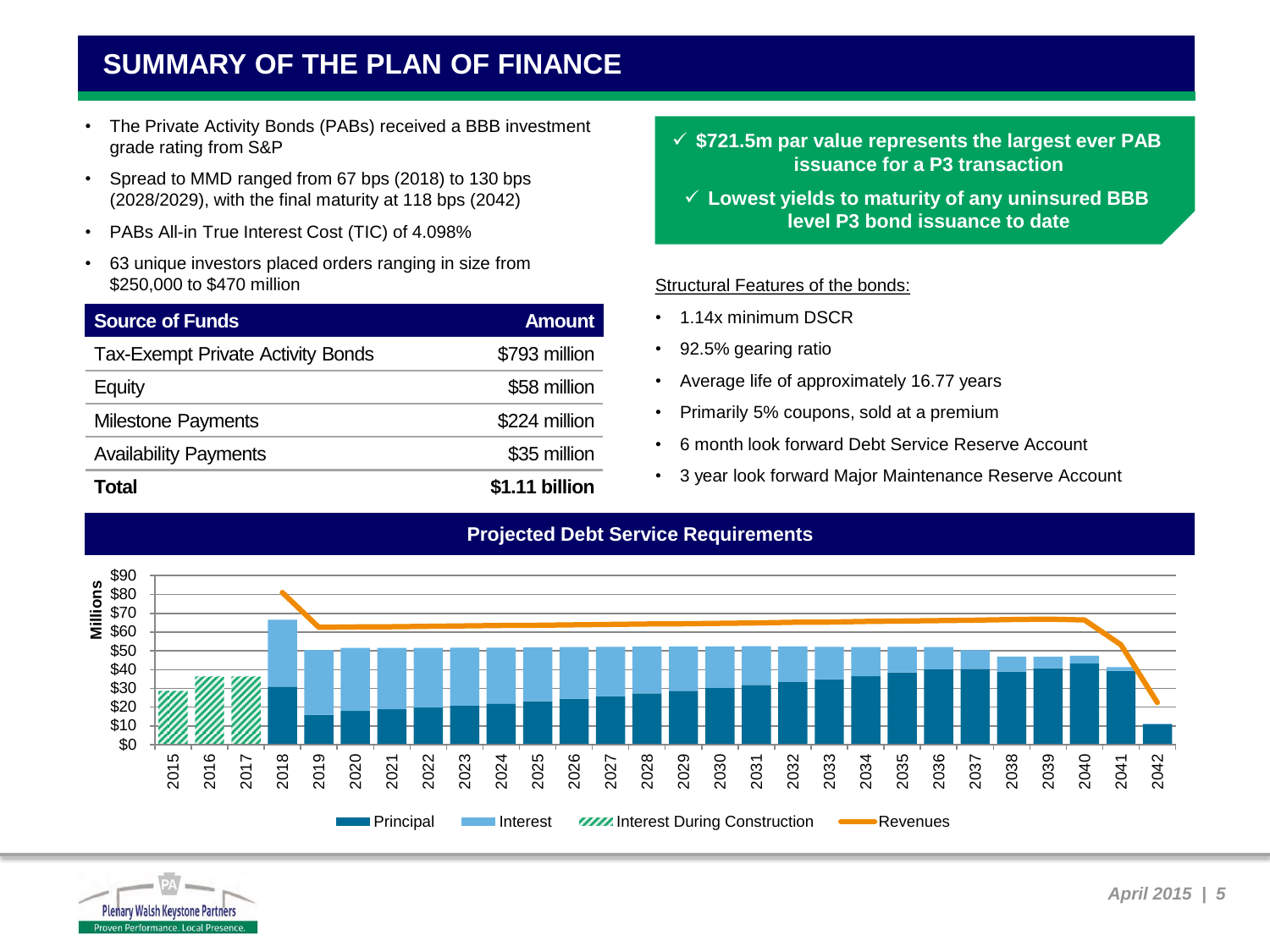## **OVERVIEW OF AVAILABILITY, MILESTONE, AND MOBILIZATION PAYMENTS**

- Availability Payments include both a *fixed element (90%) and indexed element (10%)* which is indexed to CPI following Substantial Project Completion; the indexed portion closely approximates the average portion of the Availability Payment used for OM&R and Project Co costs
	- ─ Monthly Availability Payments are calculated based on the proportional number of bridges to have achieved Substantial Completion (and not yet handed back), along with a deduction factor during the construction phase to incentivize full Project Completion
	- ─ Availability payments are subject to deductions for certain non-compliance as defined in the PPA, including: lane closures, noncompliance with PPA provisions, lack of prescribed NBIS bridge ratings, etc.
- Milestone Payments will be paid according to a *defined schedule* and, while subject to deductions for non-performance, are not linked to the achievement of certain aspects of the D&C Work (except that the aggregate Milestone Payments at any time shall not exceed 50% of aggregate amount of private capital paid to the D&C Contractor prior to such time)
- The PPA includes a *cap on daily deductions* per Replacement Bridge arising out of Unavailability Events



*(1) Following Substantial Completion of the first 50 Bridges, PennDOT shall make a lump-sum, "catch-up" Availability Payment*

*(2) Excludes impact of indexation of a portion of Availability Payments*

*(3) NTP 1 allows for the start of administrative and preliminary Design Work and is the trigger for the timing of the Mobilization and Milestone Payments; NTP 2 allows for the start of any other Work that is not on site ; NTP 3 is issued for each Replacement Bridge and allows for the start of work on each site*

*Note: Chart is indicative only and is not intended to reflect actual magnitude of payments*